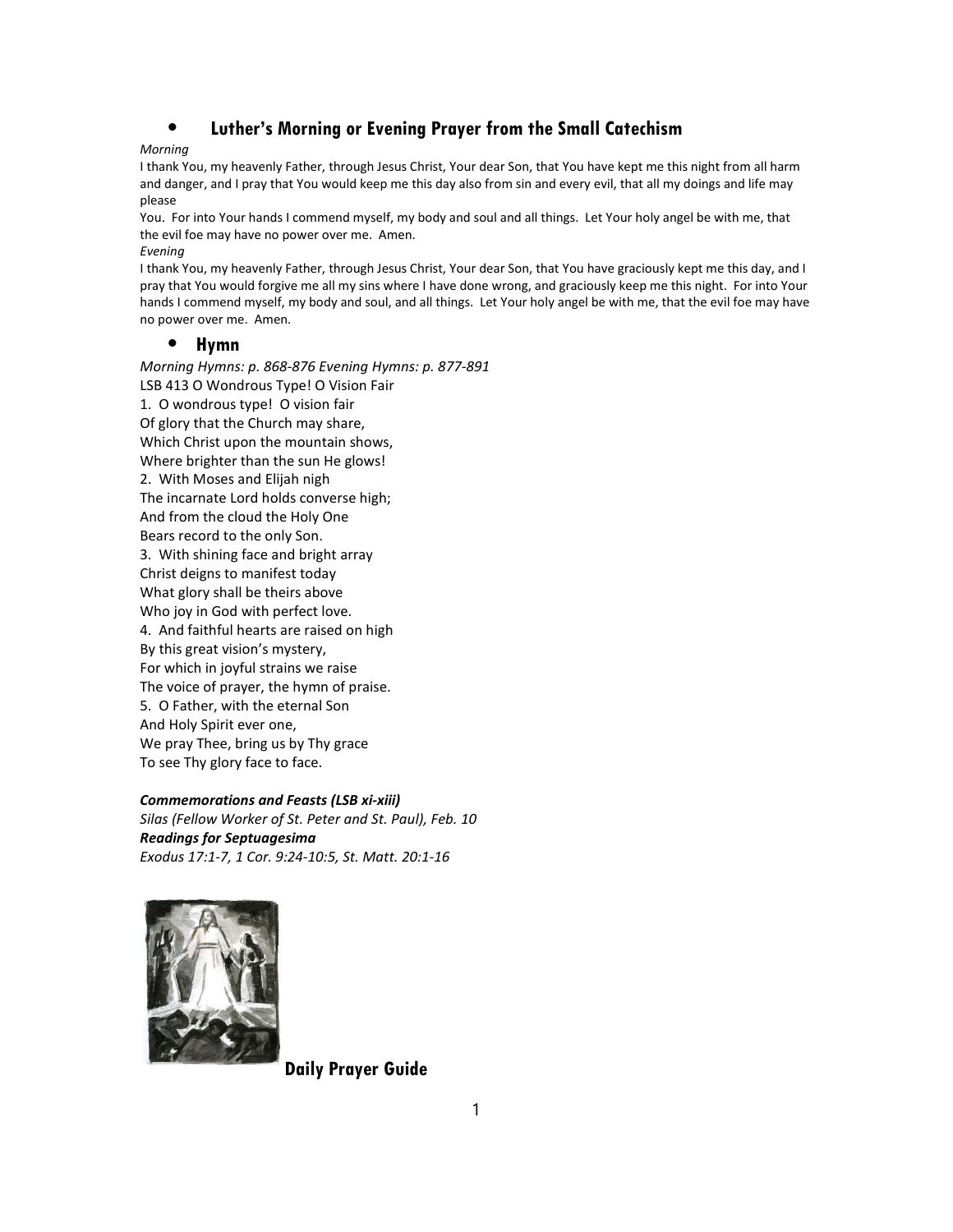# The Transfiguration of our Lord

#### Feb. 6-12, 2022

Emmaus Lutheran Church, 2175 SW Salmon Ave., Redmond, OR 97756

Say the parts of the catechism out loud in your daily devotions, or use the following order:

## **Invocation**

Make the sign of the holy cross and say: In the name of the Father and of the + Son and of the Holy Spirit. Amen.

#### ⦁ Apostles' Creed

I believe in God, the Father Almighty, Maker of heaven and earth. And in Jesus Christ, His only Son, our Lord, Who was conceived by the Holy Spirit, Born of the Virgin Mary, Suffered under Pontius Pilate, Was crucified, died, and was buried. He descended into hell. The third day He rose again from the dead. He ascended into heaven, and sits at the right hand of God, the Father Almighty. From thence He will come to judge the living and the dead. I believe in the Holy Spirit, the holy Christian Church, the communion of saints, the forgiveness of sins, the resurrection of the body, and the life + everlasting. Amen.

#### 3. Memory Verse

<sup>27</sup> My sheep hear my voice, and I know them, and they follow me. <sup>28</sup> I give them eternal life, and they will never perish, and no one will snatch them out of my hand. John 10:27-28

#### 4. Catechism or Ten Commandments

- ⦁ You shall have no other gods.
- ⦁ You shall not misuse the name of the Lord your God.
- Remember the sabbath day, by keeping it holy.
- ⦁ Honor your father and your mother.
- ⦁ You shall not murder.
- You shall not commit adultery.
- You shall not steal.
- ⦁ You shall not give false testimony against your neighbor.
- You shall not covet your neighbor's house.
- ⦁ You shall not covet your neighbor's wife, his manservant or maidservant, his ox or donkey, or anything that belongs to your neighbor.

What does God say about all these commandments? He says, I the Lord, your God, am a jealous God, punishing the children for the sins of the fathers to the third and fourth generation of those who hate Me, but showing love to a thousand generations of those who love Me and keep My commandments.

#### Catechism— The Lord's Prayer The Third Petition

Thy Will be done. What does this mean? The good and gracious will of God is done even without our prayer, but we pray in this petition that it may be done among us also. How is God's will done? God's will is done when He breaks and hinders every evil plan and purpose of the devil, the world, and our sinful nature, which do not want us to hallow God's name or let His kingdom come; and when He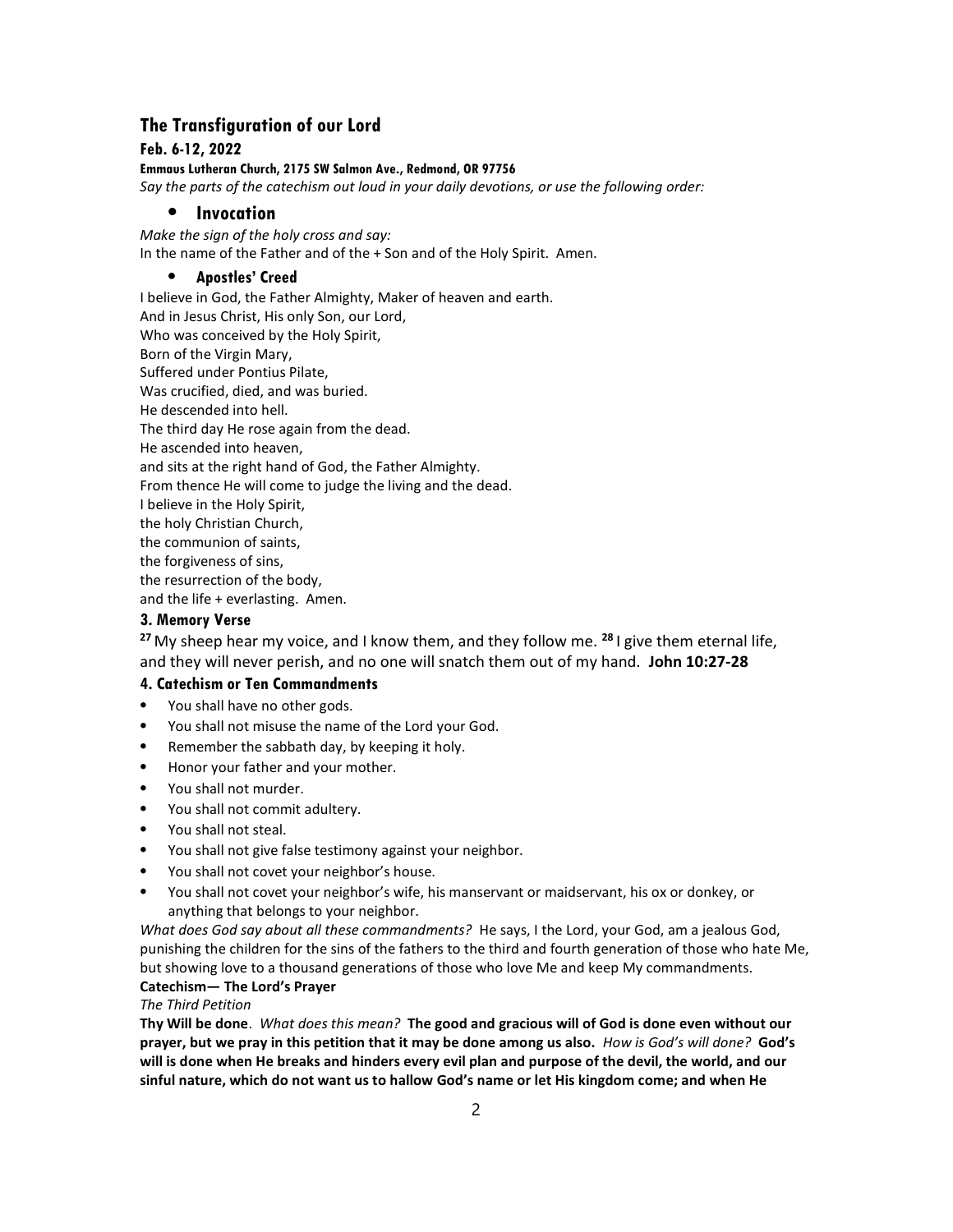## strengthens and keeps us firm in His Word and faith until we die. This is His good and gracious will. 5. Psalm

Sun: Ps. 143 Mon. Ps. 144 Tue. Ps. 145 Wed. Ps. 146 Th. Ps. 147 Fri. Ps. 148 Sat. Ps. 149

#### 6. Readings from Holy Scripture

Three-year Bible Reading Plan (finishing at the end of 2022)

Sun. Sunday's Readings Mon. 1 Samuel 26-27 Tues. 1 Samuel 28-29 Wed. 1 Sam. 30-31 Thurs. 2 Samuel 1-2:11 Fri. 2 Sam. 2:12-3:39 Sat. Sunday's Readings

Readings for catechumens and families

Sun: Sunday's Readings Mon: Daniel 6:1-23 Tue.: Daniel 7:1-28 Wed.: Dan. 9:1-6, 17-27 Thrs.: Dan.

10:1-11:4 Fri: Daniel 12:1-13 Sat.: Sunday's Readings

# 7. Collect for the Fourth Sunday after the Epiphany

O God, in the glorious transfiguration of Your beloved Son You confirmed the mysteries of the faith by the testimony of Moses and Elijah. In the voice that came from the bright cloud You wonderfully foreshowed our adoption by grace. Mercifully make us co-heirs of the King in His glory and bring us to the fullness of our inheritance in heaven; through the same Jesus Christ, our Lord, who lives and reigns with You and the Holy Spirit, one God, now and forever. Amen.

#### 8. Daily Themes for Prayer

Sunday: For the joy of the Resurrection among us; for the faithful preaching and hearing of the Word of God; for the fruit of faith to be brought forth among us, nourished by God's Word and Sacraments.

Monday: For faith to live in the promises of Holy Baptism; for our vocations and daily work; for the unemployed; for the salvation and well-being of our neighbors; for our public schools; for our Synod's schools; for those being homeschooled in our congregations; for good government and peace.

Tuesday: For deliverance against temptation and evil; for the tortured and oppressed; for the addicted and despairing; for those struggling with sin.

Wednesday: For marriage and family, that husbands and wives, parents and children may live together in harmony according to the order of God's Word; for parents who must raise their children alone; for our communities and neighborhoods.

Thursday: For the Church and her pastors; for missionaries, teachers, deaconesses, and other servants of Christ's Church; for the fruitful and salutary use of the blessed Sacrament of Christ's body and blood.

Friday: For the preaching of the holy cross of our Lord Jesus Christ; for the spread of the knowledge of Him and His cross throughout the world, especially in this place; for the persecuted; for the sick and dying.

Saturday: For faithfulness to the end; for the renewal of those who are withering in the faith or who have fallen away; for pastors as they prepare to administer Christ's gifts; for receptive hearts and minds to receive His Word on the Lord's Day.

#### In our prayers at Emmaus

Larry Eggert, friend of the Hesners, recovering from surgery (2/5/22) Art Tassie, renal failure, recovering at home (1/16/22) Michael Jenkins, son of Ethelyne, back surgery (1/9/22) Char LaForest, recovering from heart surgery (1/ 9/ 22) Jeannine Brown, mother of Jenny Beal, cancer (1/9/22) Laurie Freeman, daughter-in law of Keith and Sharon, back surgery (12/26/22) Birthdays: Judy Gillan (Feb. 6), Terry and Hallie Hurd (Feb. 11), Art Tassie (Feb. 12) Steve and Sally Laurin

# 9. The Lord's Prayer

Our Father, who art in heaven, hallowed be Thy name. Thy kingdom come, Thy will be done On earth as it is in heaven. Give us this day our daily bread; And forgive us our trespasses As we forgive those who trespass against us; And lead us not into temptation But deliver us + from evil.